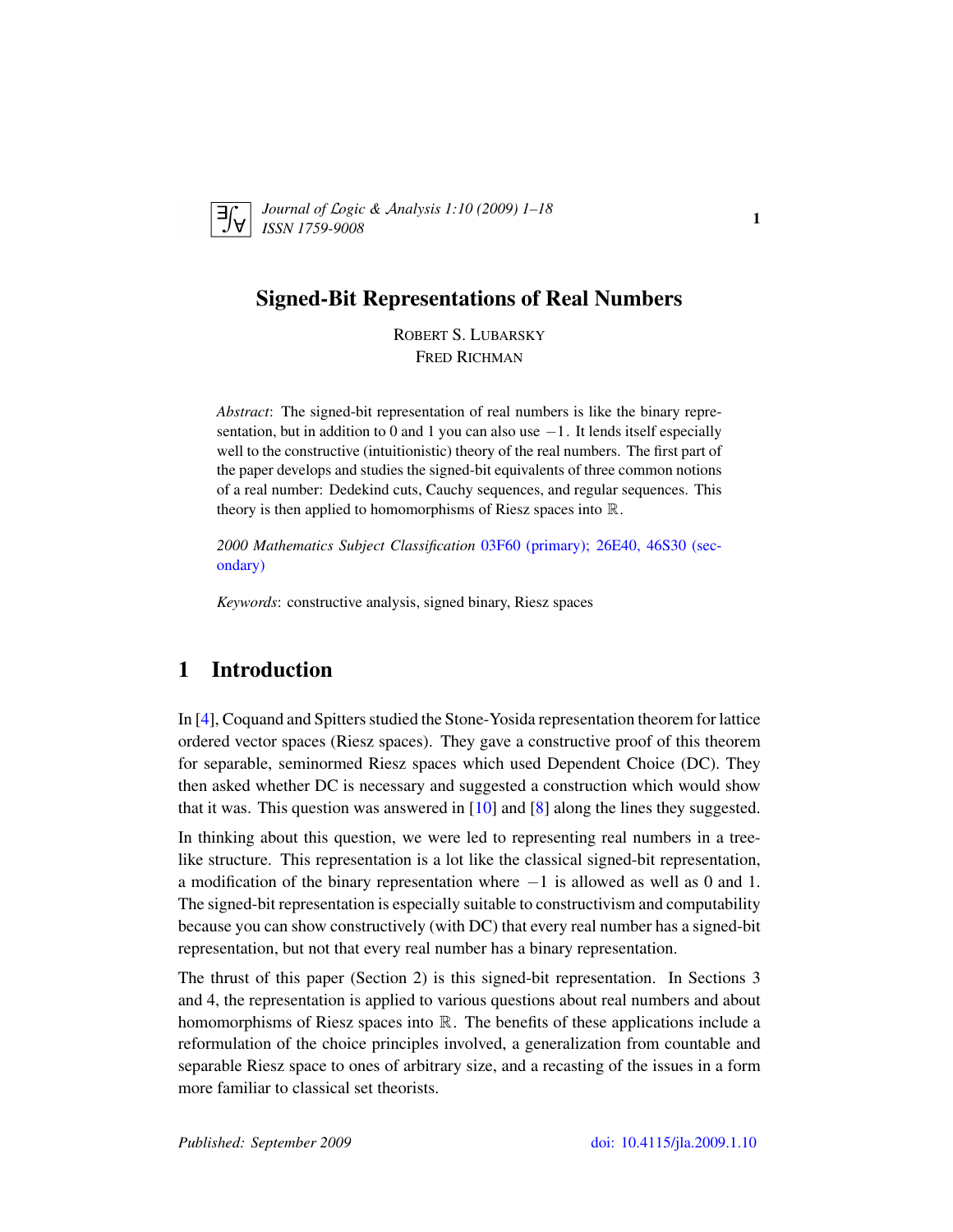### 2 Signed-bit representations of real numbers

#### 2.1 Three kinds of real numbers

We are interested in studying real numbers from a constructive point of view without using countable choice principles. We consider three kinds of real numbers: Dedekind, regular, and Cauchy (see also [\[5\]](#page-16-3) and [\[9\]](#page-16-4)). The latter two kinds are given by sequences of rational numbers (see below). A *real number*, simpliciter, is a Dedekind real number, that is, a real number is determined by a located Dedekind cut  $\lceil 3 \rceil$ , Problem 2.6,  $\lceil 13 \rceil$ , p. 170]. A *located Dedekind cut* can be defined as a nonempty proper open subset *L* of the rational numbers  $\mathbb Q$  such that for all pairs of rational numbers  $u < v$ , either *u* ∈ *L* or *v* ∉ *L*. If *r* is the real number defined by *L*, then  $L = \{u \in \mathbb{Q} : u < r\}$ . The Dedekind real numbers are exactly the things that can be approximated coherently by rational numbers.

If  $r$  is any real number, then for each positive integer  $n$  there is a rational number  $u$ such that  $|u - r| \leq 1/n$ . Using countable choice, we could construct a sequence q of rational numbers so that  $|q_n - r| \leq 1/n$ . Such a sequence q is a *regular sequence* in the sense that

$$
|q_m-q_n|\leq \frac{1}{m}+\frac{1}{n}
$$

for all *m* and *n*. Note that a regular sequence is a Cauchy sequence, and we leave it as an exercise to show that every Cauchy sequence converges to some real number. Conversely, if a regular sequence *q* converges to the real number *r*, then  $|q_n - r| \leq 1/n$ for all *n*. Bishop [\[3\]](#page-16-5) *defines* a real number to be a regular sequence of rational numbers.

<span id="page-1-0"></span>**Theorem 2.1** Let q be a sequence of rational numbers and  $\mu$  a sequence of positive integers. Then the following two conditions are equivalent

(1) For all *i*, *j*, if  $m \ge \mu_i$  and  $n \ge \mu_j$ , then

$$
|q_m-q_n|\leq \frac{1}{i}+\frac{1}{j}.
$$

(2) There is a real number *r* so that for all *i*, if  $m \ge \mu_i$ , then

$$
|q_m-r|\leq 1/i.
$$

Proof If 1 holds, then *q* is a Cauchy sequence, hence converges to a real number *r*. If  $m \geq \mu_i$ , then

$$
|q_m-q_n|\leq \frac{1}{i}+\frac{1}{j}
$$

*Journal of* L*ogic &* A*nalysis 1:10 (2009)*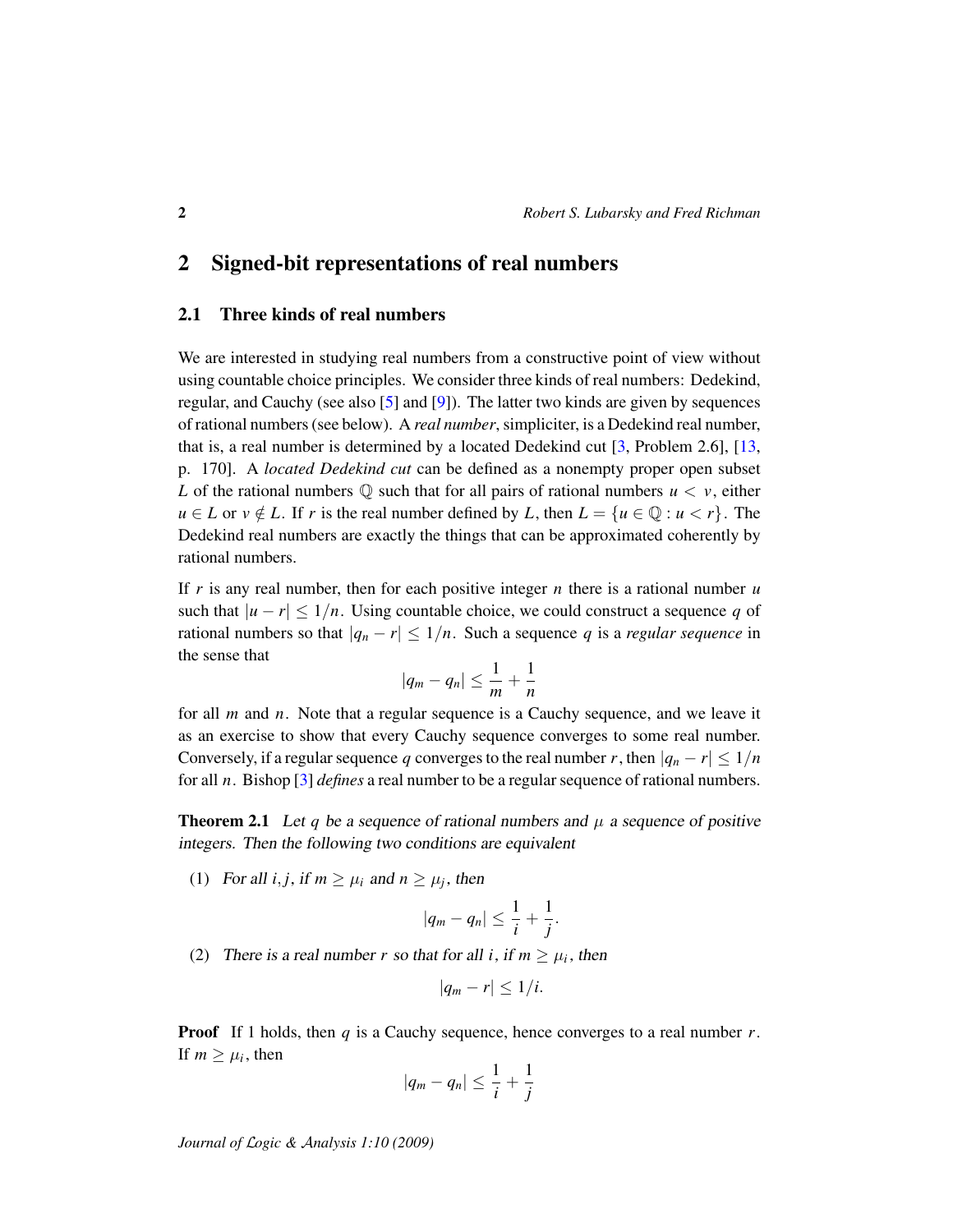whenever  $n \geq \mu_j$ . In particular, this inequality holds for arbitrarily large values of *n* and *j*, so  $|q_m - r| \leq 1/i$ . Conversely, suppose 2 holds. Then

$$
|q_m - q_n| \le |q_m - r| + |r - q_n| \le \frac{1}{i} + \frac{1}{j}
$$
  
and  $n > \mu_i$ .

for all  $m \geq \mu_i$  and .

We say that  $\mu$  is a *modulus of convergence* for  $q$  if either of the equivalent conditions in Theorem [2.1](#page-1-0) hold.

If *q* is a regular sequence, then it has the modulus of convergence  $\mu_m = m$ . Conversely, if  $\mu$  is a modulus of convergence for q, then the sequence  $q_{\mu_m}$  is a regular sequence converging to the limit  $r$  of  $q$ . So a real number  $r$  is the limit of a regular sequence of rational numbers if and only if it is the limit of a sequence of rational numbers that has a modulus of convergence. We call such a real number a *regular real number*. Troelstra and van Dalen [\[13\]](#page-17-0) define a Cauchy real number to be what we are calling here a regular real number.

**Theorem 2.2** If r is a regular real number, then every sequence of rational numbers converging to *r* has a modulus of convergence.

Proof Let *q* be a regular sequence of rational numbers converging to *r*. Let *p* be a sequence of rational numbers converging to *r*. We need to find a modulus of convergence  $\mu$  for the sequence  $p$ .

Given *m* we define  $\mu_m$  as follows. Choose *k* so that  $|p_n - r| \leq 1/6m$  for all  $n \geq k$ . So, if  $n \geq k$ , we have

$$
|p_n - q_{3m}| \le |p_n - r| + |r - q_{3m}| \le \frac{1}{6m} + \frac{1}{3m} \le \frac{1}{2m}
$$

Let  $\mu_m \leq k$  be the smallest integer such that

$$
|p_n-q_{3m}|\leq \frac{1}{2m}
$$

for  $n = \mu_m, \ldots, k$ . Then  $\mu_m$  is the smallest integer for which the above inequality holds for all  $n \geq \mu_m$ , so  $\mu_m$  does not depend on the choice of *k*.

It remains to show that  $|p_n - r| \leq 1/m$  for all  $n \geq \mu_m$ . But, if  $n \geq \mu_m$ , then

$$
|p_n - r| \le |p_n - q_{3m}| + |q_{3m} - r| \le \frac{1}{2m} + \frac{1}{3m} \le \frac{1}{m}
$$

 $\Box$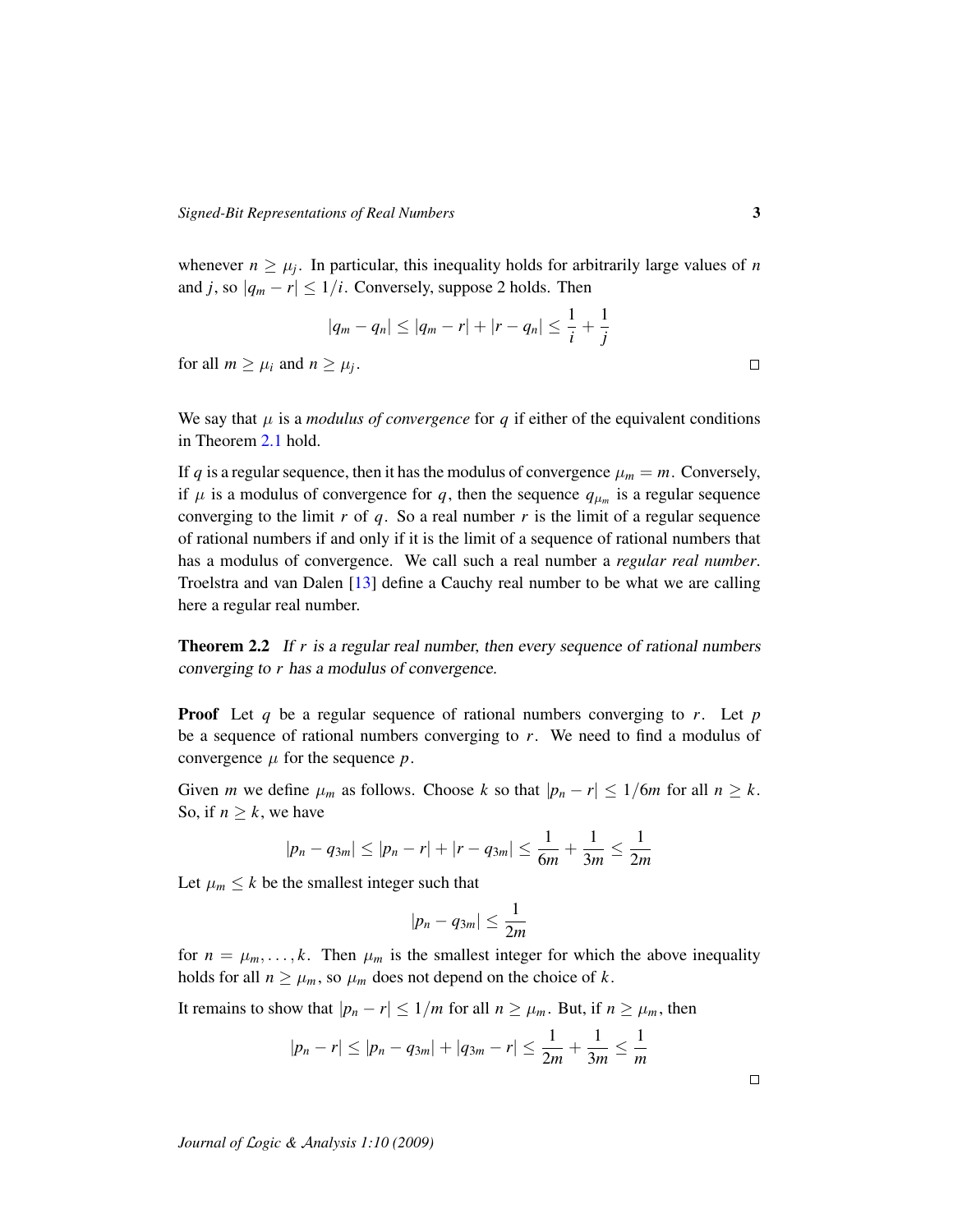In particular, every sequence of rational numbers that converges to a rational number has a modulus of convergence. Irrational numbers are also regular real numbers—in fact, they have decimal expansions. By an *irrational number* we mean a real number *r* such that  $|r - q| > 0$  for each rational number *q*. It follows that algebraic real numbers, because they are either rational or irrational, are regular real numbers.

In the absence of countable choice, not every real number can be written as the limit of a sequence of rational numbers, regular or otherwise. A real number *r* that can be so written is called a *Cauchy real number* because it is the limit of a Cauchy sequence of rational numbers. Not every Cauchy real number is a regular real number (see [\[9\]](#page-16-4)).

#### 2.2 The pseudotree

We want to consider the following infinite tree-like structure *T* , the *ternary pseudotree*:



The structure continues infinitely far in all directions (left, right, up, and down). The nodes are dyadic intervals  $(k/2^n, (k + 2)/2^n)$  where *k* and *n* are integers. The descendants of a node are its subintervals. For example, the bottom four nodes in the figure could be the intervals  $(-1, 0)$ ,  $(-1/2, 1/2)$ ,  $(0, 1)$ , and  $(1/2, 3/2)$ . The children (immediate descendants) of the node  $(0, 1)$  are  $(0, 1/2)$ ,  $(1/4, 3/4)$ , and  $(1/2, 1)$ .

The level of a node corresponds inversely to its radius. For instance, (0, 1) is on level 1 because it has a radius of 2−<sup>1</sup> . In general, the nodes on level *l* are those with radius  $2^{-l}$ , and (hence) length  $2^{1-l}$ .

A path through *T* corresponds exactly to a signed-bit representation of a real number.<sup>[1](#page-3-0)</sup> Just as a number written in binary is a sequence of 0s and 1s, indexed by  $\mathbb{Z}$ , in which

<span id="page-3-0"></span><sup>&</sup>lt;sup>1</sup>Apparently the first use of the ternary pseudotree for the signed-bit representation is in [\[1\]](#page-16-6). There *T* is called the *Stern-Brocot* or *Farey tree*, even though we find enough difference between each of those trees and *T* to warrant the use of a different name. For more on signed-bit representations themselves, see [\[14\]](#page-17-1).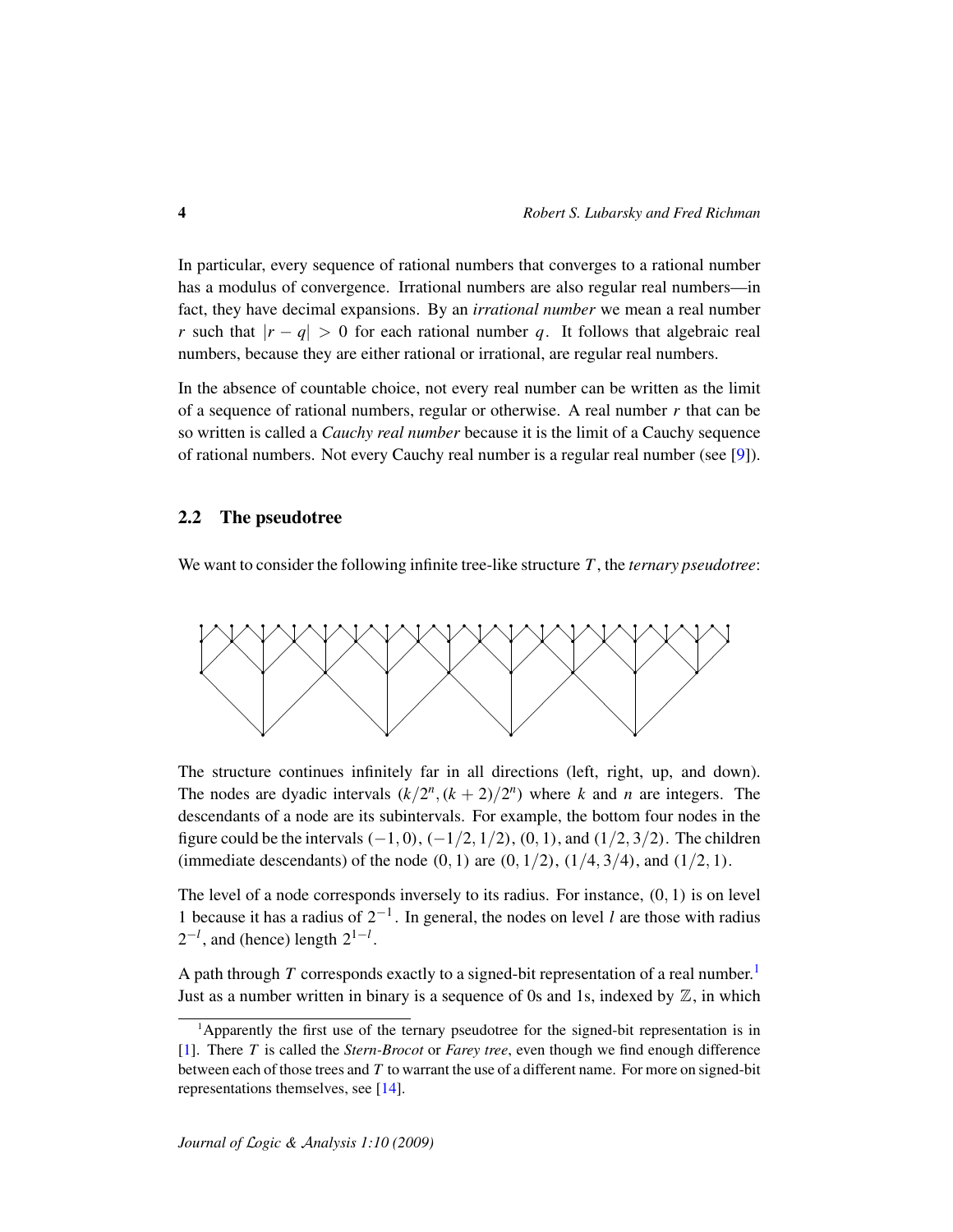all entries below some index *n* are 0, a signed-bit number, also known as a signedbinary or signed-digit number, is such a Z-indexed sequence of 0s, 1s, and −1s. The sequence *a* represents the number  $\sum_{i} a_i 2^{-i}$ . No number has a unique representation. The corresponding path in *T* starts at the node of length  $2^{n+2}$  with midpoint 0. At stage *i* the path goes left, middle, or right, depending on whether  $a_i$  is  $-1$ , 0, or 1 respectively. Actually, the only paths generated in this way are those that start at some node with midpoint 0. Those with no such start, or no start at all, would not correspond to a signed-bit representation in the sense described here.

If *I* is a node, we denote the three children of *I* by  $\lambda I$ ,  $\mu I$ , and  $\rho I$  (left, middle, and right). An *extreme descendant* of *I* is a node of the form  $\lambda^{i}I$  or  $\rho^{i}I$  for some *i*.

#### 2.3 Ideals in *T* and their real numbers

Given a real number *r*, let  $O_r$  be  $\{I \in T \mid r \in I\}$ , the set of nodes in *T* that contain *r*. Note that  $O_r$  is closed downwards (under superset) and closed under join (intersection). An *o-ideal* is a nonempty set *O* of nodes closed downwards and under join, such that every node in *O* has a nonextreme descendant in *O*.

**Theorem 2.3** The function  $r \mapsto O_r$  is a bijection from the real numbers to the o-ideals.

**Proof** To prove that  $O_r$  is an o-ideal, we must show that each node of  $O_r$  has a nonextreme descendant in  $O_r$ . Suppose  $((k-1)/2^n, (k+1)/2^n) \in O_r$ , that is

$$
\frac{k-1}{2^n} < r < \frac{k+1}{2^n}
$$

Then there exists  $k'$  and  $n'$  such that

$$
\frac{k-1}{2^n} < \frac{k'-1}{2^{n'}} < r < \frac{k'+1}{2^{n'}} < \frac{k+1}{2^n}
$$

But this makes  $((k'-1)/2^{n'}, (k'+1)/2^{n'})$  a nonextreme descendant of  $((k-1)/2^n, (k+1)/2^n)$  $1/2^n$ ) in  $O_r$ . Indeed, for  $k'/2^{n'}$  to be the midpoint of an extreme descendant, it must be of the form

 $\left(2^{i}(k-1)+1\right)/2^{n+i}$  or  $\left(2^{i}(k+1)-1\right)/2^{n+i}$ 

so  $k' = 2^{n'-n}$  ( $k \mp 1$ )  $\pm 1$ . But

$$
2^{n'-n}(k+1)-1 > k' > 2^{n'-n}(k-1)+1
$$

To see that the function is a bijection, let *O* be an o-ideal. Then *O* defines a set of nonempty open intervals closed under finite intersection and containing arbitrarily

*Journal of* L*ogic &* A*nalysis 1:10 (2009)*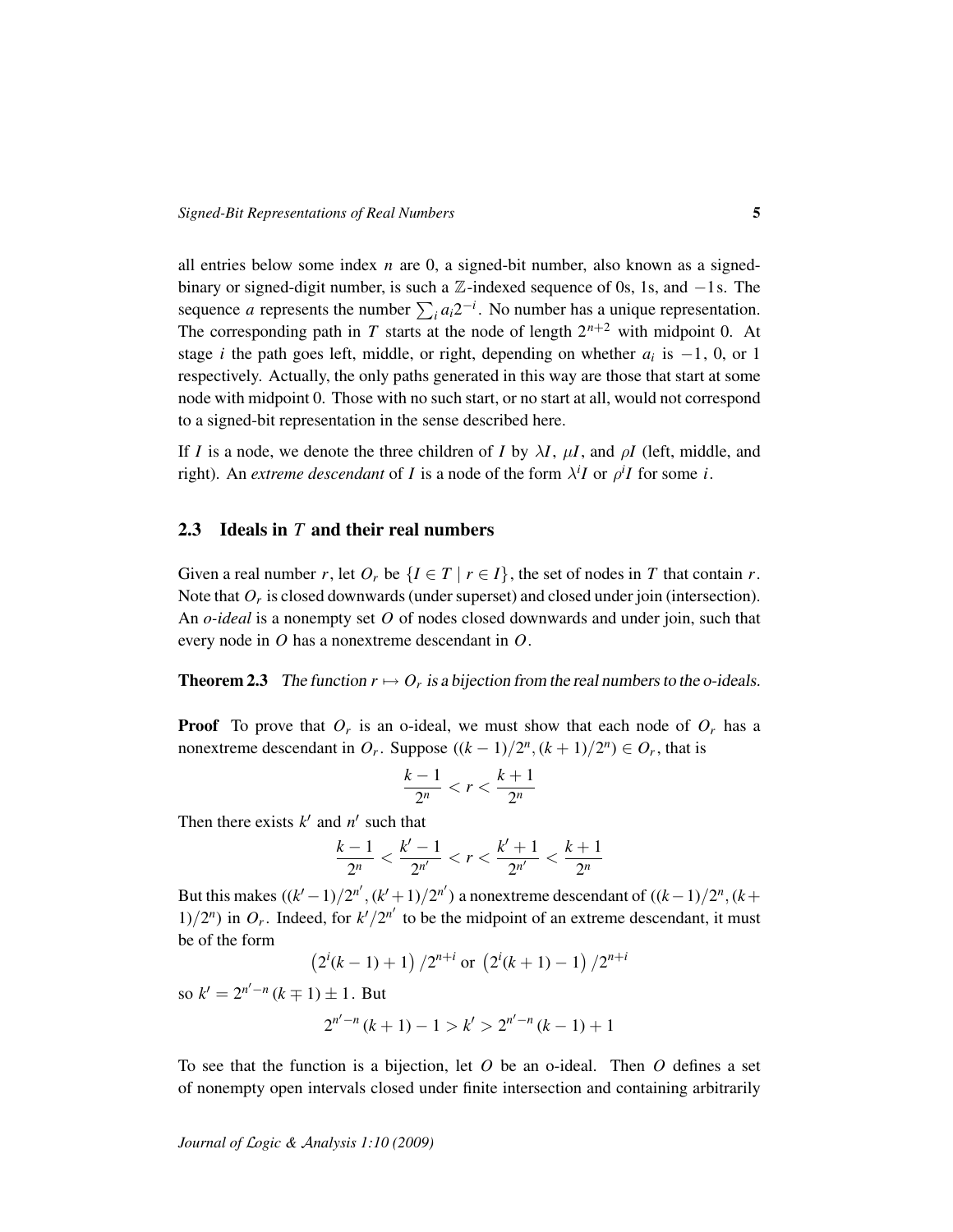small intervals. So there is a unique real number  $r$  that is contained in all the closures of intervals in *O*. But because each open interval *J* in *O* has a nonextreme descendant, the number *r* is contained in *J* itself. To see that  $O = O_r$ , suppose some dyadic open interval *J* contains *r*. Then every sufficiently small dyadic interval that contains *r* is contained in *J* . As *O* is a downset, *J* must be in *O*.  $\Box$ 

We can also consider the closed interval correlates. For a real number  $r$ , let  $C_r$  be  $\{I \in T \mid r \in \overline{I}\}\,$ , where  $\overline{I}$  is the (topological) closure of *I*. The subset  $C_r$  is not closed under join, but it does satisfy the following closure conditions:

- (1) Each node in  $C_r$  has a child in  $C_r$ .
- (2) The nodes at each level in  $C_r$  are adjacent, and there are at most three of them.
- (3)  $\neg I \notin C_r \Rightarrow I \in C_r$ .
- (4) If *I* is a node in  $C_r$ , then  $\lambda I \notin C_r \Rightarrow \rho I \in C_r$ , and  $\rho I \notin C_r \Rightarrow \lambda I \in C_r$ . (By property 3, these are equivalent.)
- (5) If  $\rho^i I \in C_r$  for all *i*, then *I* is the leftmost member of three adjacent nodes in the downset, and conversely. Same with  $\rho$  replaced by  $\lambda$  and \leftmost" by \rightmost".
- (6) If two nodes of  $C_r$  have a join in  $T$ , then that join is in  $C_r$ .

A *c-ideal* is a nonempty set of nodes satisfying the six conditions above.

**Theorem 2.4** The function  $r \mapsto C_r$  is a bijection from the real numbers to the c-ideals.

**Proof** We first show that  $C_r$  is a c-downset. Clearly 1, 2, and 6 hold. Property 3 holds because if *J* is a closed interval, then  $r \in J$  if and only if  $\neg d(r, J) > 0$ . To see 4, note that if  $r \in J$ , but  $r \notin \lambda J$ , then  $r \in \rho J$ , and vice versa. For 5, note that if  $r \in \rho^i J$  for all  $i$ , then  $r$  is the right endpoint of  $J$ .

Now suppose that *C* is a c-downset. We first show that the intersection of the intervals  $J \in \mathcal{C}$  is equal to  $\{r\}$  for some real number *r*. Since from 1 there are arbitrarily small intervals in  $C$ , it suffices to check the finite intersection property. So let  $F$  be a finite set of nodes of *C*. If there is a node *J* in *C* above all these nodes, then *J* is contained in *I* for all  $I \in F$ , so the intersection is nonempty. Otherwise, by 6, there are two nodes in  $F$  with no join in  $T$ . By 2 this can only happen if there are three adjacent nodes in *C*, in which case there is a dyadic rational in all the intervals corresponding to nodes of *I*.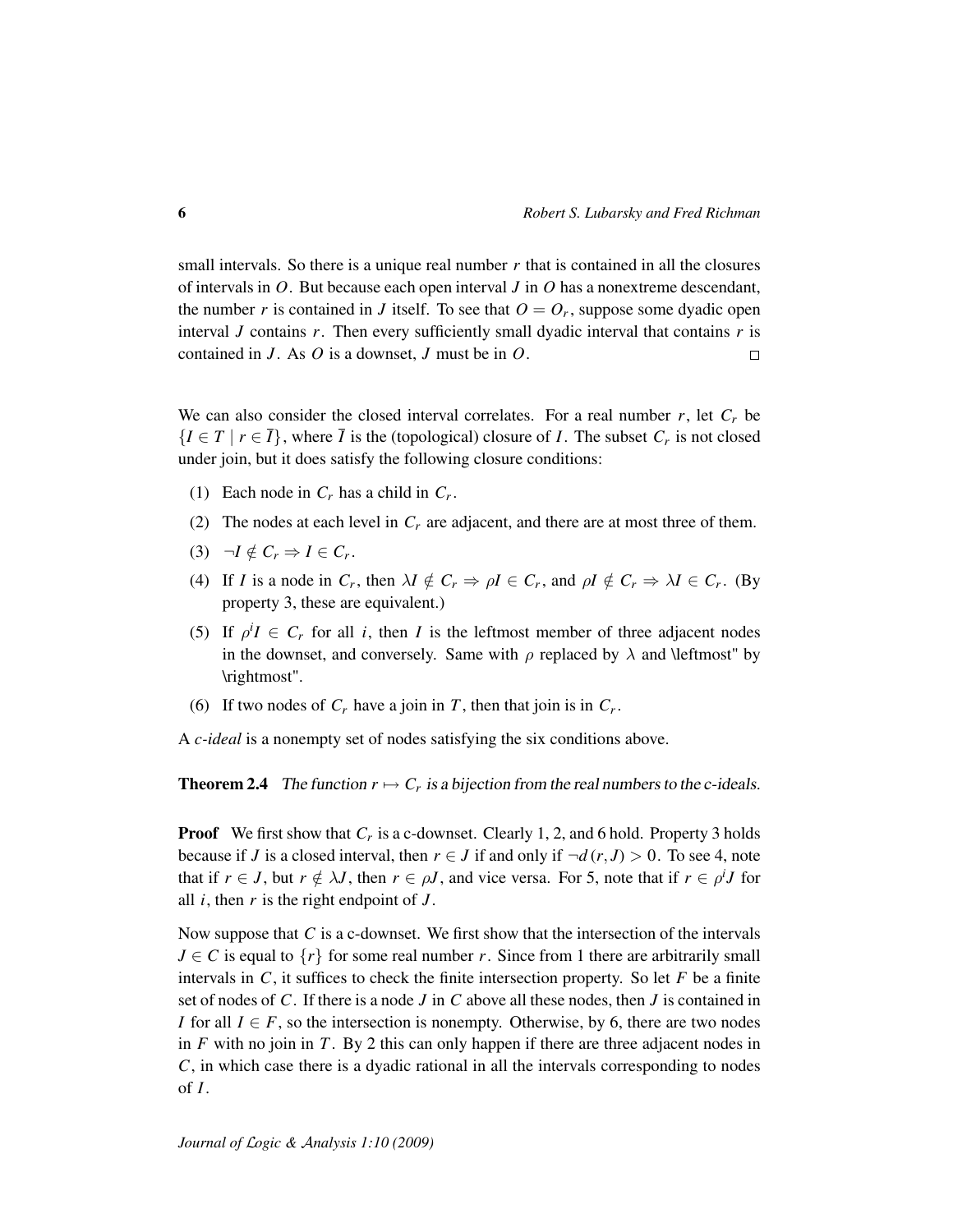We want to show that  $C = C_r$ . As  $r \in J$  for every  $J \in C$ , we have  $C \subset C_r$ . We must show that if  $r \in J$ , then  $J \in C$ . By 3 it suffices to assume  $J \notin C$  and derive a contradiction. There is some node *I* at the level of *J* that is in *C*. So  $I \neq J$ , by the assumption, and also  $r \in I$ . If the node *I* is not next to *J*, then *r* is the dyadic rational which is the common endpoint of *I* and *J* . This contradicts 5: all the children of *I* in  $C$  must lean toward  $J$  because they all contain  $r$ , so by 5 there are three adjacent nodes in *C*. So *I* and *J* are next to each other. Similarly, if *I*'s other neighbor *K* were in *C*, then all of *K*'s children must lean toward *J* , contradicting 5. By the adjacency of the nodes in *C* (property 2) *I* is the only node in *C* at that level. But that also can't happen: If  $\lambda I \in C$  then *I*'s left neighbor is in *C* by downward closure, so  $\lambda I \notin C$ . Symmetrically,  $\rho I \notin C$ . By 4, both  $\rho I$  and  $\lambda I$  are in *C*, the final contradiction.

Since every c-downset is of the form  $C_r$ , the function is onto. It's one-to-one, because if  $r \neq r'$  then  $C_r \neq C_{r'}$ .  $\Box$ 

If *r* is a real number, then the infinite paths in *C<sup>r</sup>* correspond exactly to the *signed-bit representations* of *r*. Of course we may not be able to find any such path in the absence of choice. With choice, property 1 guarantees that every node of *C<sup>r</sup>* is contained in some infinite path. The midpoints of the nodes of an infinite path in  $C_r$  form a sequence which is exactly what Heyting [\[7\]](#page-16-7) calls a *canonical number-generator*, so we see that the latter is essentially a signed-digit representation.

<span id="page-6-0"></span>**Theorem 2.5** For each real number *r*, the following are equivalent:

- (1)  $O_r$  is countable
- (2) *O<sup>r</sup>* contains an infinite path
- (3) *C<sup>r</sup>* contains an infinite path
- (4) r is a regular real number.

**Proof** 1) implies 2): Starting from any node in  $O_r$ , taking the first child and first parent in the counting of *O<sup>r</sup>* produces an infinite path.

2) implies 3):  $O_r \subset C_r$ .

3) implies 4): The midpoints of the intervals of any infinite path in *C<sup>r</sup>* form a regular sequence converging to *r*.

4) implies 1): Let *J* be some node in  $O_r$ . Let  $J_n$  be a counting of *J*'s siblings and their descendants such that each node occurs infinitely often. Let  $c_m$  be a sequence of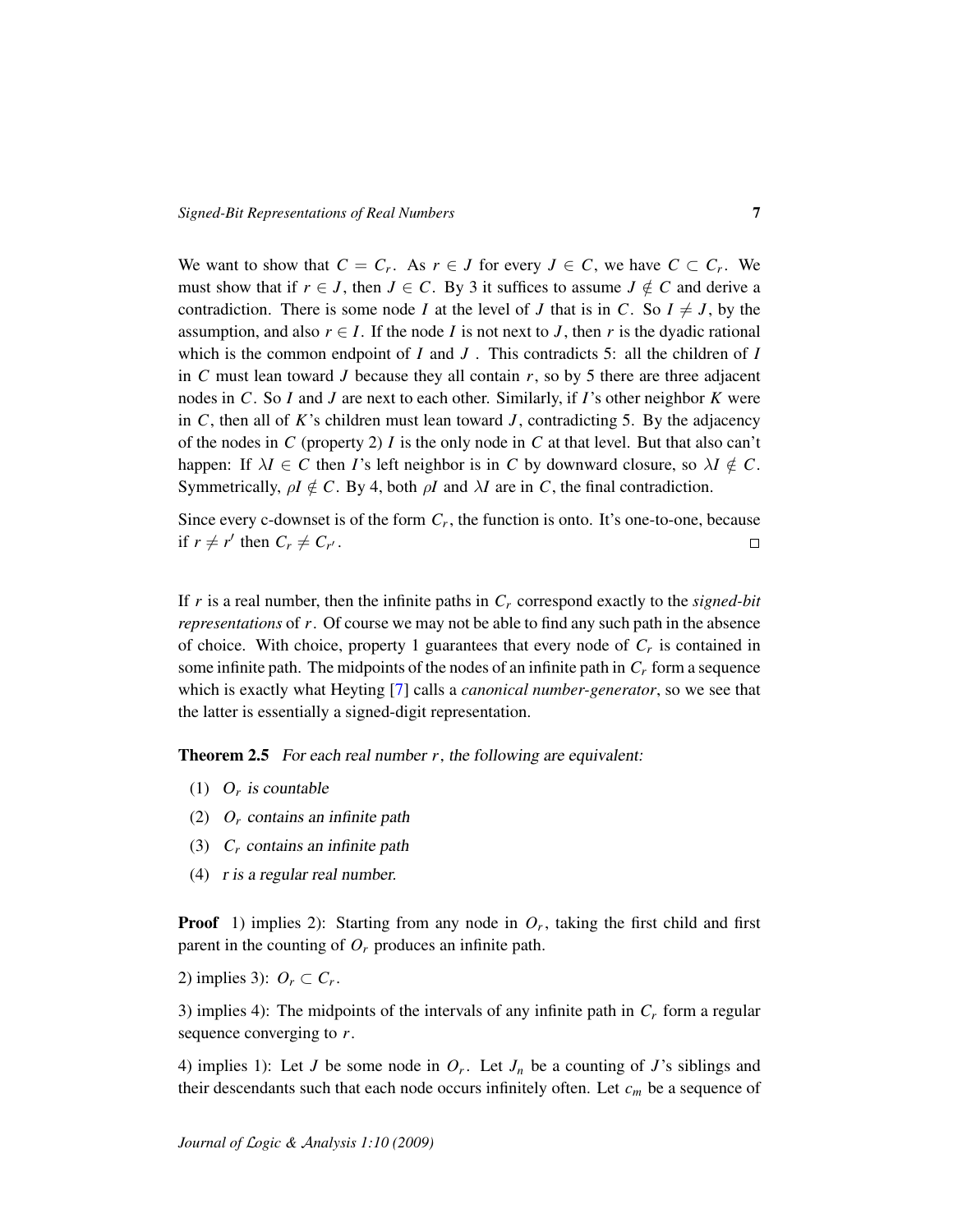rational numbers so that  $|c_m - r| \leq 1/m$ . At stage *i*, let  $s_i = J_i$  if the closed interval  $[c_i - 1/i, c_i + 1/i]$  is contained in  $J_i$ , undefined otherwise. This gives a function *s* from a detachable subset of  $N$  onto that part of  $O_r$  at *J*'s level and beyond, so the latter is countable by definition. It is easy to alter that counting to include their ancestors too.  $\Box$ 

<span id="page-7-0"></span>Note that the conditions in Theorem [2.5](#page-6-0) are not equivalent to  $C_r$ 's being countable:

**Theorem 2.6** If  $C_r$  is countable for all regular real numbers  $r$ , then for each binary sequence  $\alpha$ , there exists a binary sequence  $\beta$  such that  $\alpha_m = 0$  for all *m* if and only if  $\beta_m = 1$  for some *m*.

**Proof** Let  $\alpha$  be a binary sequence and set  $r = \sum \alpha_m/2^m$ . Let  $C_r = \{c_1, c_2, c_3, \dots\}$ . Define  $\beta_m = 1$  if  $c_m = (-1, 0)$ , and  $\beta_m = 0$  otherwise. Note  $a_m = 0$  for all *m* if and only if *r* = 0. If *r* = 0, then (−1,0) ∈  $C_r$  so  $\beta_m = 1$  for some *m*. Conversely, if  $(-1, 0) \in C_r$ , then *r* ≤ 0, hence *r* = 0.  $\Box$ 

The conclusion of Theorem [2.6](#page-7-0) is a form of the weak Kripke schema [\[13,](#page-17-0) p. 241]. This conclusion, together with MP (Markov's Principle), implies LPO (the limited principle of omniscience): any binary sequence  $\alpha$  either contains a one or is all zeros. Indeed, because the sequence  $\alpha + \beta$  cannot be all zeros, by MP it must contain a nonzero element  $\alpha_m + \beta_m$ ; if  $\alpha_m = 1$  than  $\alpha$  contains a 1, and if  $\beta_m = 1$  then  $\alpha$  is all 0s. Since MP holds in the recursive interpretation of constructive mathematics, the conclusion of Theorem [2.6](#page-7-0) would imply the solvability of the halting problem. Hence in the recursive interpretation the conditions of Theorem [2.5](#page-6-0) are not equivalent to  $C_r$ 's being countable. It would be nice to have a clean characterization of those real numbers *r* for which  $C_r$  is countable.

For arbitrary Cauchy real numbers the situation is a bit more complicated. We say that a subset *S* of *T* is a *Cauchy subset* if it is closed downwards, contains nodes from arbitrarily high levels, and for all *p* there is a level *l* such that  $|j/2^{s} - k/2^{t}| < 2^{-p}$  for all nodes  $(j/2<sup>s</sup>, (j + 2)/2<sup>s</sup>)$  and  $(k/2<sup>t</sup>, (k + 2)/2<sup>t</sup>)$  beyond *l* in *S*. The first clause in that definition says that *S* is a downset, the second that *S* is unbounded. The last says that *S* converges: given *p* and *l* as in the last clause, and  $(j/2<sup>s</sup>, (j + 2)/2<sup>s</sup>)$  with  $s > l$ , then  $(j + 1)/2^s$  is within  $2^{-p} + 2^{-l}$  of the limit of *S*. So a Cauchy subset is an unbounded, convergent downset.

Examples of Cauchy subsets *S* of *T* are *O<sup>r</sup>* and *C<sup>r</sup>* . More generally, *S* might also contain bounded branches or subsets that peter out at a certain point.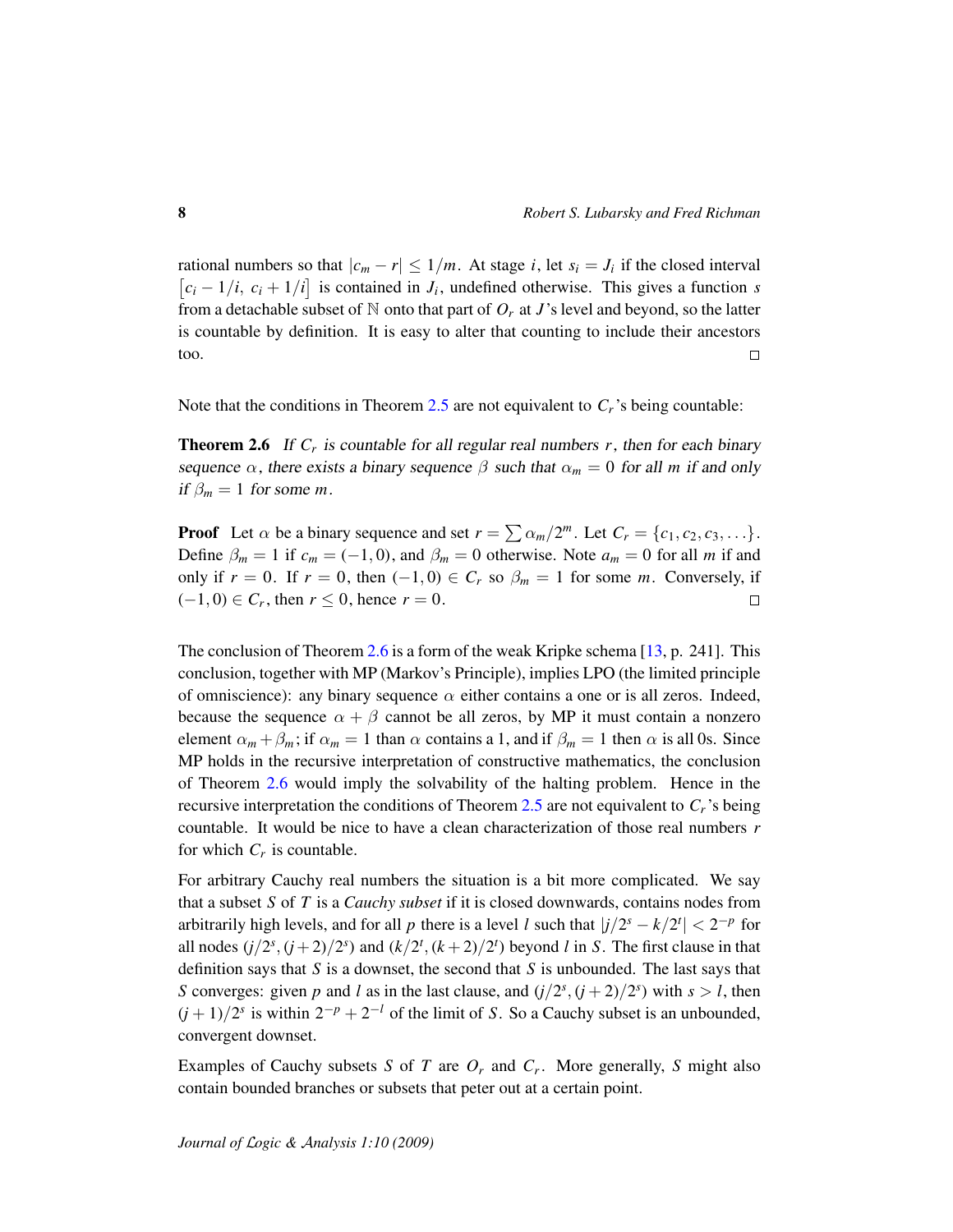It is not hard to see that  $O_r \subseteq S$ , for the real number *r* to which *S* converges. Hence  $O_r$  is the intersection of all the Cauchy subsets converging to *r*. As for  $C_r$ , say that a subset *S* of *T* is *unblocked* if every node in *S* has a child in *S*. Both *O<sup>r</sup>* and *C<sup>r</sup>* are unblocked. We can characterize  $C_r$  as the biggest unblocked Cauchy subset that converges to *r*.

Theorem 2.7 Any unblocked Cauchy subset of *T* that converges to *r* is contained in *Cr* . So *C<sup>r</sup>* is the union of all unblocked Cauchy subsets that converge to *r*.

**Proof** Let *S* be an unblocked subset that converges to *r*, let  $I \in S$ . We must show that  $r \in \overline{I}$ . As *S* is unblocked, *I* has descendants – subsets – at every level beyond *I*'s and these get arbitrarily close to *r*. Thus there are elements in *I* that are arbitrarily close to *r*. As  $\overline{I}$  is closed, this means that  $r \in \overline{I}$ .  $\Box$ 

As for the Cauchy real numbers themselves:

**Theorem 2.8** A real number  $r$  is a Cauchy real number if and only if  $O_r$  is contained in a countable Cauchy subset of *T* .

**Proof** Suppose *r* is a Cauchy real number, say the limit of the sequence of rational numbers  $c_n$ . Let  $J_n = (k/2^n, (k+2)/2^n)$  where *k* is the greatest integer such that  $k/2^n \leq c_n$ . Then  $J_n$  is a node at level *n* in *T*, and the sequence  $J_n$  converges to *r*. Let *S* be the downset generated by the terms in the sequence  $J_n$ . Conversely, suppose  $O_r$ is contained in a countable Cauchy subset *S*. Then *S* converges to *r* and if we let *c<sup>n</sup>* be the midpoint of the first element of *S* at level *n*, then  $c_n$  converges to *r*.  $\Box$ 

### 3 Choice principles

We have looked at three kinds of real numbers: Dedekind real numbers, Cauchy real numbers, and regular real numbers. It is easy to see that with Countable Choice we can show that these are the same: we can build a Cauchy sequence from a Dedekind cut by countably many choices of rationals, and we can build a modulus of convergence for a Cauchy sequence, by making an appropriate countable sequence of choices of integers. In fact, since the choices made are either of a rational number or an integer, we need only make countably many choices from a countable set, an axiom variously called AC-NN,  $AC_{00}$ , and  $AC_{\omega\omega}$ . In fact, we can get by on even less: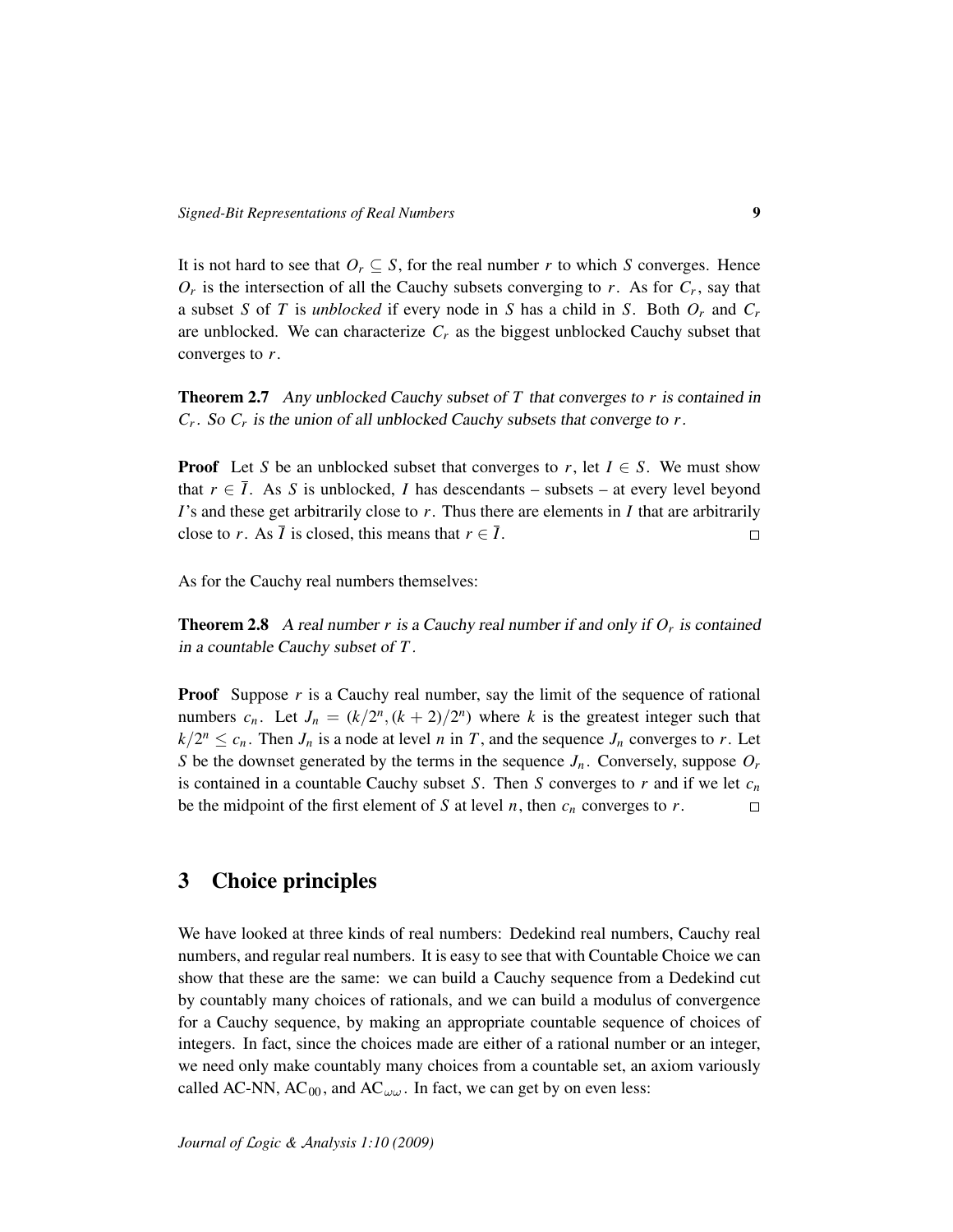Theorem 3.1 The following choice principles are equivalent:

- (1)  $AC_{\omega 2}$ : Given a sequence  $S_n$  of nonempty subsets of  $\{0, 1\}$ , there exists a binary sequence  $a_n$  such that  $a_n \in S_n$ .
- (2)  $AC_{\omega b}$  for all *b*: For any positive integer *b* and sequence  $S_n$  of nonempty subsets of  $\{0, \ldots, b-1\}$ , there exists a sequence  $a_n \in \{0, \ldots, b-1\}$  such that  $a_n \in S_n$ .
- (3) Given a sequence  $S_n$  of nonempty subsets of  $\mathbb Z$  of uniformly bounded lengths (diameters), there exists a sequence  $a_n \in \mathbb{Z}$  such that  $a_n \in S_n$ .

**Proof** To go from 1 to 2, we induct on *b*. Certainly 2 holds for  $b = 1$ . If  $b > 1$ , let  $\varphi : \{0, \ldots, b\} \to \{0, \ldots, b-1\}$  be the retraction that takes *b* to *b* − 1. Let  $T_n = \varphi(S_n)$ . Then we apply induction to get a sequence  $t_n \in T_n$ , and apply 1 to get a sequence  $a_n \in \varphi^{-1}(t_n)$ .

The length of a subset *S* of  $\mathbb Z$  is bounded by *b* if the difference of any two elements of *S* is at most *b*. To go from 2 to 3, let *b* be a bound on the lengths of the  $S_n$ , and look at the images of  $S_n$  modulo  $b + 1$  considered as subsets of  $\{0, \ldots, b\}$ . So we get a sequence  $a_n \in \{0, \ldots, b\}$  so that each  $S_n$  contains an element congruent to  $a_n$ modulo  $b + 1$ . But that element of  $S_n$  is unique.

Of course 3 implies 1.

 $\Box$ 

Clearly AC<sub>ωω</sub> implies the properties above. To refine the matter even more, let AC<sub>ω,  $\lt \omega$ </sub> be the statement that there is a choice function for the sequence  $S_n$ , where each  $S_n$  is a bounded set of natural numbers, while perhaps not uniformly so. Then  $AC_{\omega\omega}$  implies  $AC_{\omega,<\omega}$ , which in turn implies  $AC_{\omega2}$ . The reason we are looking at this is:

**Corollary 3.2** AC<sub> $\omega$ 2</sub> implies that every real number is regular.

**Proof** Let *r* be a real number. We will construct a sequence  $a_n$  of rational numbers such that  $|r - a_n| \leq 1/n$ . To this end, let  $S_n = \{m \in \mathbb{Z} : |r - m/n| \leq 1/n\}$ . Then  $S_n$ is nonempty: since *r* is real, there is a rational *q* within  $1/2n$  of *r*, meaning that *r* is in the open interval  $(q-1/2n, q+1/2n)$ ; the closed interval  $[q-1/2n, q+1/2n]$  contains either one or two fractions of the form  $m/n$ ; and the numerator of any such fraction will be in  $S_n$ . Also,  $S_n$  is of length at most 2: suppose  $|r - j/n|, |r - k/n| \leq 1/n$ , with  $j < k$ . From the first inequality,  $r \in [(j-1)/n, (j+1)/n]$ , and from the second *r* ∈  $[(k-1)/n, (k+1)/n]$ . Hence those intervals must overlap, and so  $k-1 \leq j+1$ , or  $k - j \leq 2$ .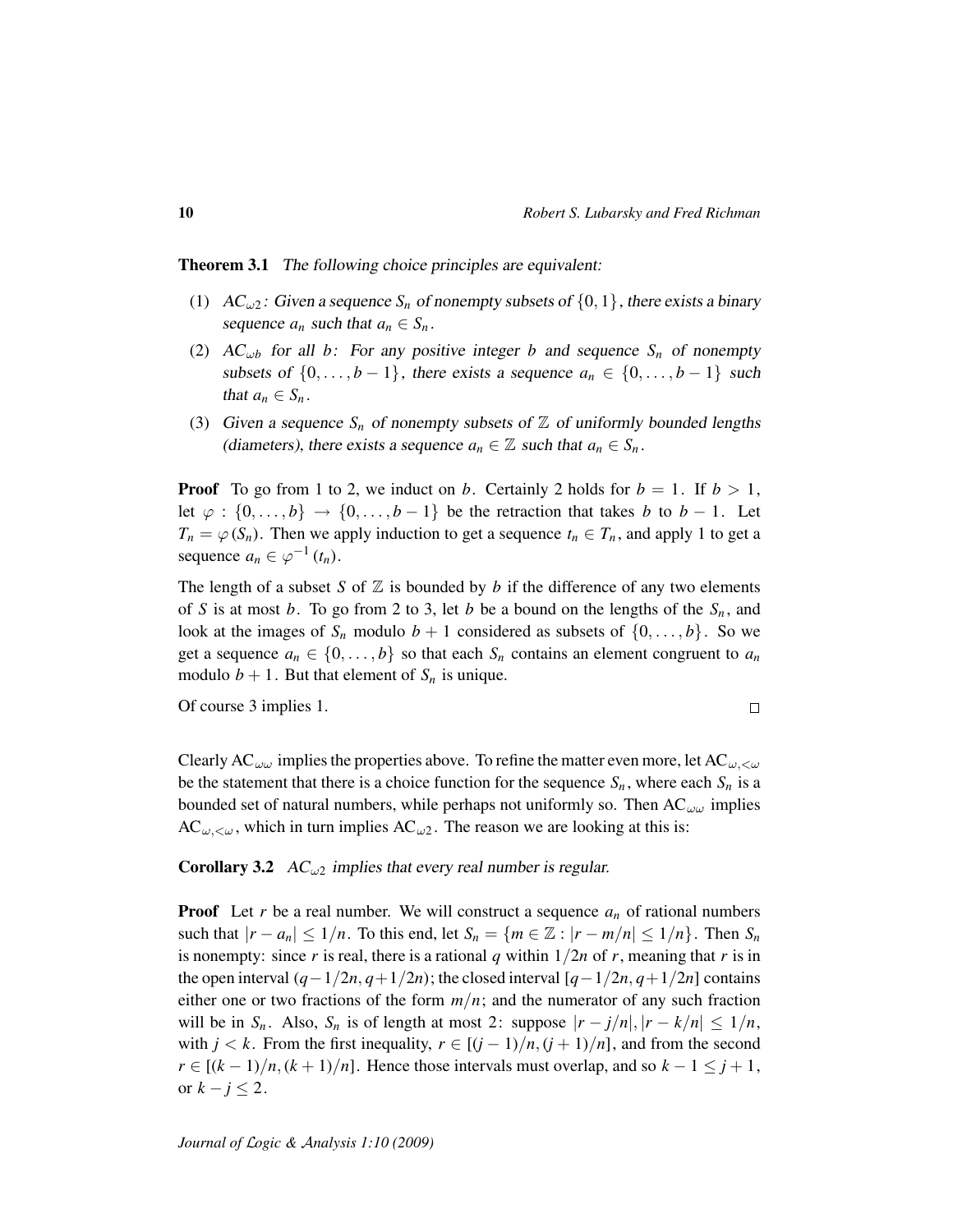Applying (the third version of) AC<sub>ω2</sub>, we get a sequence  $m_n$ ;  $a_n = m_n/n$  is as desired.  $\Box$ 

Presumably we could get by with something less than  $AC_{\omega_2}$ , since it seems unlikely that  $AC_{\omega2}$  would follow from every Dedekind real number's being a Cauchy real number, every Cauchy real number's being a regular real number, or anything similar. On the other hand, some kind of choice is necessary, as those equivalences are not theorems in IZF (see [\[9\]](#page-16-4)). So exactly what choice principles are those statements about the real numbers equivalent to? Well, they themselves could be taken as choice principles. Moreover, it might well be that among all equivalent formulations, those are the simplest, and so are the best formulations of some weak choice principles. Still, it might be useful to have different formulations, and the versions in terms of the pseudotree *T* follow immediately from the work of the previous section.

Corollary 3.3 Every real number is a Cauchy real number if and only if every o-ideal of *T* is contained in a countable Cauchy subset of *T* .

Corollary 3.4 Every Cauchy real number is regular if and only if every countable Cauchy subset of *T* contains an infinite path.

### 4 Riesz spaces

By a *Riesz space* we mean a lattice-ordered vector space *V* over the rational numbers. We assume that *V* has a *unit*: a distinguished element 1 such that if  $x \in V$ , then  $x \le n$ 1 for some natural number *n*. If *V* is nontrivial, then  $q \mapsto q_1$  gives an embedding of the rational numbers into *V*. We will identify a rational number *q* with its image *q*1 in *V* and write  $x < q$  to mean that  $x \le q'$  for some rational number  $q' < q$ .

For  $x \in V$ , let  $x^+ = x \vee 0$  and  $x^- = -x \vee 0$ . It follows that  $x = x^+ - x^-$ . Also, let  $|x| = x^+ + x^- \ge 0$ . We say that an element  $x \in V$  is an *infinitesimal* if  $|x| \le q$ 1 for every positive rational number *q*, and that *V* is *archimedean* if its only infinitesimal element is zero. Note that  $\mathbb R$  is an archimedean Riesz space.

Although the field of scalars for a Riesz space is usually taken to be  $\mathbb R$  rather than  $\mathbb Q$ , the latter choice results in a more general structure for the purpose of constructing homomorphisms into  $\mathbb{R}$ , our ultimate interest. That's because any Riesz  $\mathbb{Q}$ -homomorphism from a Riesz space over  $\mathbb R$  into  $\mathbb R$  is also an  $\mathbb R$ -homomorphism.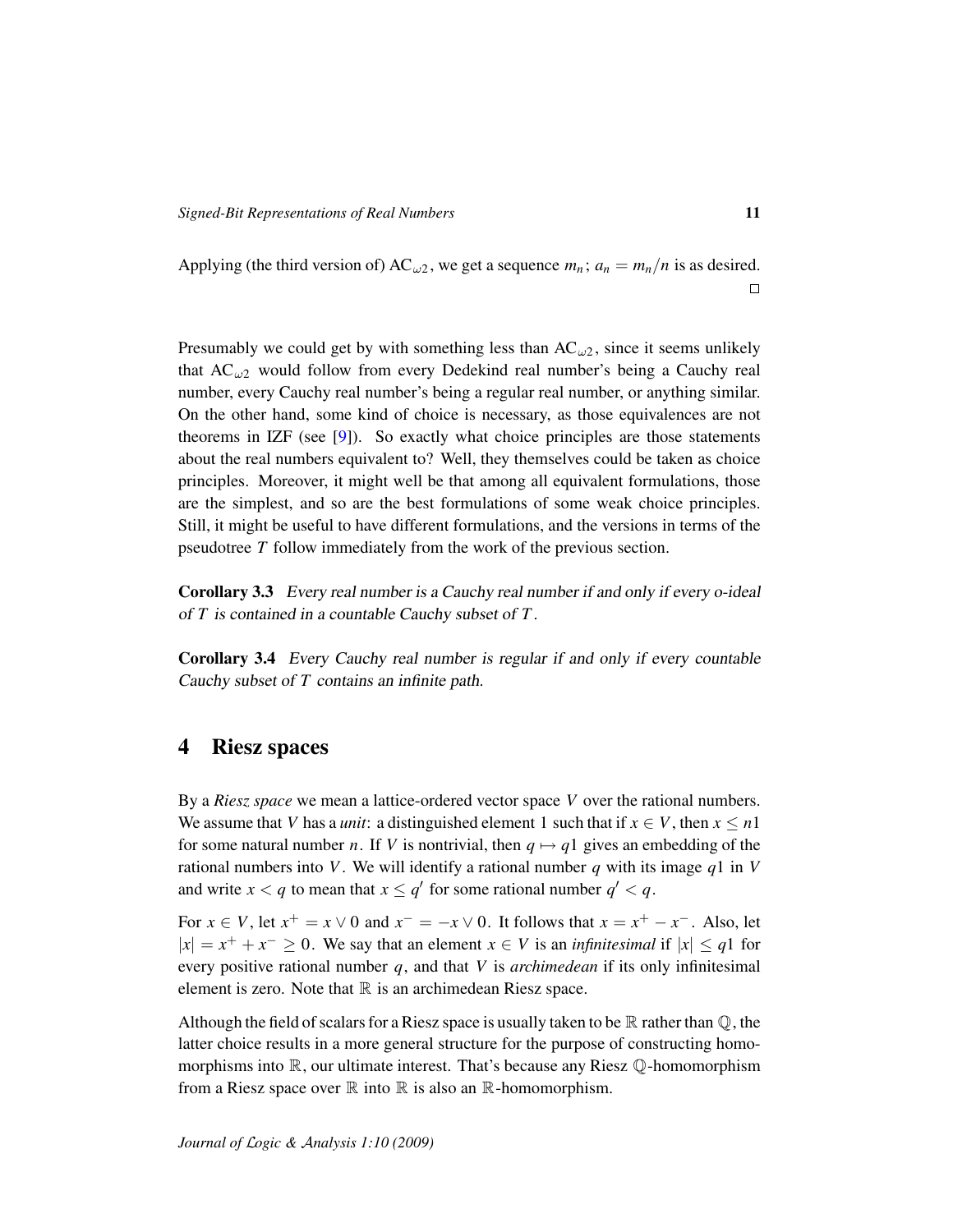Theorem 4.1 Let *V* and *W* be Riesz spaces over R. If *W* is archimedean, then any Riesz homomorphism from *V* to *W* over  $\mathbb Q$  is a homomorphism over  $\mathbb R$ .

**Proof** Let  $f: V \to W$  be a Riesz homomorphism over Q. For  $x \in V$  and  $r \in \mathbb{R}$ we must show that  $f(rx) = rf(x)$ . As *x* is the difference of two positive elements of *V*, we may assume that  $x \geq 0$ , so  $f(x) \geq 0$ . Let *p* and *q* be arbitrary rational numbers such that  $p \le r \le q$ . Then  $px \le rx \le qx$  so  $pf(x) \le f(rx) \le qf(x)$  and  $pf(x) \leq rf(x) \leq qf(x)$ . It follows that

$$
(p-q)f(x) \le f(rx) - rf(x) \le (q-p)f(x)
$$

Because  $|q - p|$  can be arbitrarily small, and *W* is archimedean, this implies that  $f(rx) = rf(x)$ .  $\Box$ 

We cannot eliminate the condition that *W* be archimedean from this theorem because of the following classical counterexample. Let  $V = \mathbb{R} \times \mathbb{R}$  with the lexicographic order. Note that we cannot find a constructive proof of the existence of the join of two elements in *V*. Let  $g : \mathbb{R} \to \mathbb{R}$  be a linear transformation over  $\mathbb{Q}$  and define  $f : V \to V$ by  $f(x, y) = (x, g(x) + y)$ . It is easy to see that f is a Riesz homomorphism over  $\mathbb{Q}$ , and that f is a homomorphism over  $\mathbb R$  if and only if g is a linear transformation over R.

The canonical example of an archimedean Riesz space is a space *E* of bounded realvalued functions on a set *X* that contains the constant function 1. Evaluation at a point of *X* is a Riesz homomorphism from *E* into  $\mathbb R$ . The set of homomorphisms from a Riesz space to  $\mathbb R$  has a natural topology and is often called the *spectrum* of the Riesz space [\[4,](#page-16-0) [6\]](#page-16-8).

Conversely, any archimedean Riesz space *V* can be embedded as a subspace of the space of real-valued continuous functions on its spectrum (the Stone-Yosida representation theorem). The embedding of *V* takes  $a \in V$  to the function  $\hat{a}(\sigma) = \sigma(a)$ . This is why we are interested in homomorphisms of  $V$  into  $\mathbb{R}$ . The standard proofs of the Stone-Yosida theorem are not constructive as they rely heavily on both the law of excluded middle and the axiom of choice.

Following [\[4\]](#page-16-0), let  $U(a) = \{q \in \mathbb{Q} \mid a < q\}$ . The set  $U(a)$  is an upper cut in the rational numbers, but need not be located, so might not correspond to a real number. Still, *U*(*a*) has many of the characteristics of a real number (and so is sometimes called an *upper real number*, for instance in [\[4\]](#page-16-0)). For instance, for *p* rational, we will have need of the predicates  $p \le U(a)$ , which means  $p \le q$  for all  $q \in U(a)$ , and  $p < U(a)$ , which means that  $p < q \le U(a)$  for some rational number q.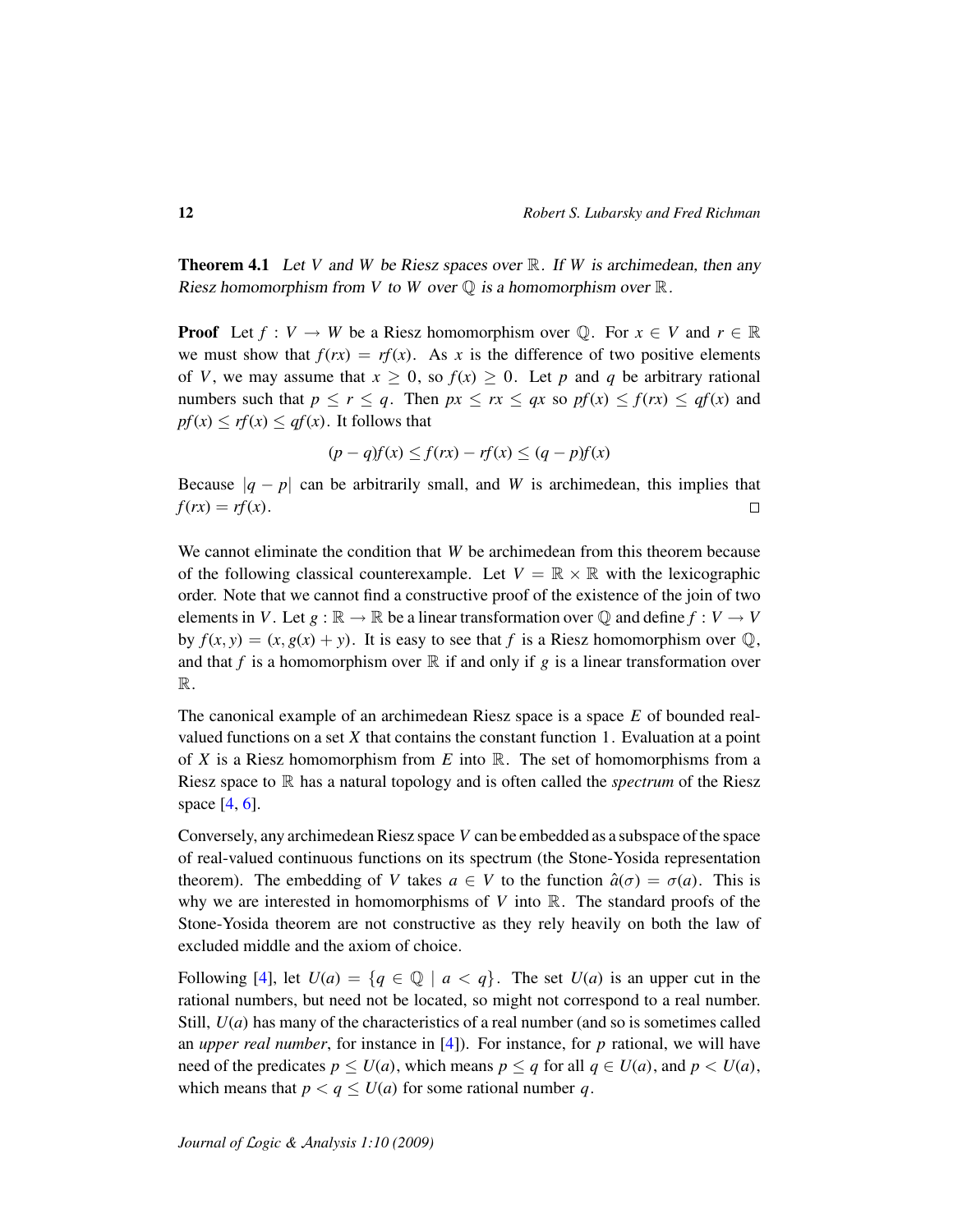If  $U(a)$  is located, then it is the upper cut of a (Dedekind) real number sup(*a*). If  $U(a)$ is located for every  $a \in V$ , then sup( $|\cdot|$ ) is a seminorm on *V*. This will be a norm exactly when *V* is archimedean.

If *I* is the interval  $(p, q)$ , then we let the string of symbols " $a \in I$ " denote the Riesz space element  $(a - p) \wedge (q - a)$ . We will be working with the predicate Pos $(a)$  = " $0 < U(a)$ ", even if  $U(a)$  is not located. Note that if V is a function space, with 1 the constant function with value 1, then classically  $Pos(a \in I)$  exactly when *a* takes on a value in *I*.

We denote the set of functions from *A* to *B* by  $^{A}B$ . If *B* is a partially ordered set, and  $f_i \in {}^{A_i}B$ , then we set  $f_1 \leq f_2$  if  $A_1 \subseteq A_2$  and  $f_1(a) \leq f_2(a)$  for all  $a \in A_1$ .

**Definition 4.2** Let *X* be a set and  $\chi$  a set of functions from finite subsets of *X* to *T*.

- (1) We say that  $\chi$  is **well-formed**, and that *X* is the domain of  $\chi$ , if
	- $X = \bigcup_{\mathbf{I} \in \chi} dom(\mathbf{I})$ , and
	- $\chi$  is closed downwards.
- (2) A well-formed  $\chi$  is extendible if, for all  $I \in \chi$ ,  $u \in X$ , and  $n \in \mathbb{N}$ , there is a J  $\in \chi$  extending **I** with  $u \in \text{dom}(\mathbf{J})$  and level( $J_u$ )  $\geq n$ .
- (3) Let *X* be a subset of a Riesz space *V*. The signed-bit representation of *X*, with notation  $X_T$ , is the subset of  $\bigcup_Y Y_T$ , as *Y* ranges over all finite subsets of *X*, such that  $I = (I_y)_{y \in Y} \in X_T$  iff  $Pos(\bigwedge_{y \in Y} y \in I_y)$ .

It is immediate that the signed-bit representation  $X_T$  is well-formed, with domain *X*. The essence of the Coquand-Spitters construction is that, if *U*(*a*) is located for all  $a \in V$ , then  $V_T$  is also extendible. The way they use this is to build Riesz homomorphisms of a separable Riesz space *V* into R (there called *representations*), as follows. They take *X* to be a countable dense subset of *V* and let I be any starting point in  $X_T$ . Using DC, they then extend **I** to all levels and to include all of *X*, yielding a homomorphism of *X*, which, by density, can be extended uniquely to all of *V*.

**Definition 4.3** An o-ideal through  $\chi$  is an assignment of an o-ideal  $r_x$  through T to each *x* in the domain *X* of  $\chi$  such that, for all  $I = (I_y)_{y \in Y} \in \Pi_y r_y$ ,  $I \in \chi$ .

Theorem 4.4 There is a canonical bijection between Riesz homomorphisms of *V* into  $\mathbb{R}$  and o-ideals through  $V_T$ .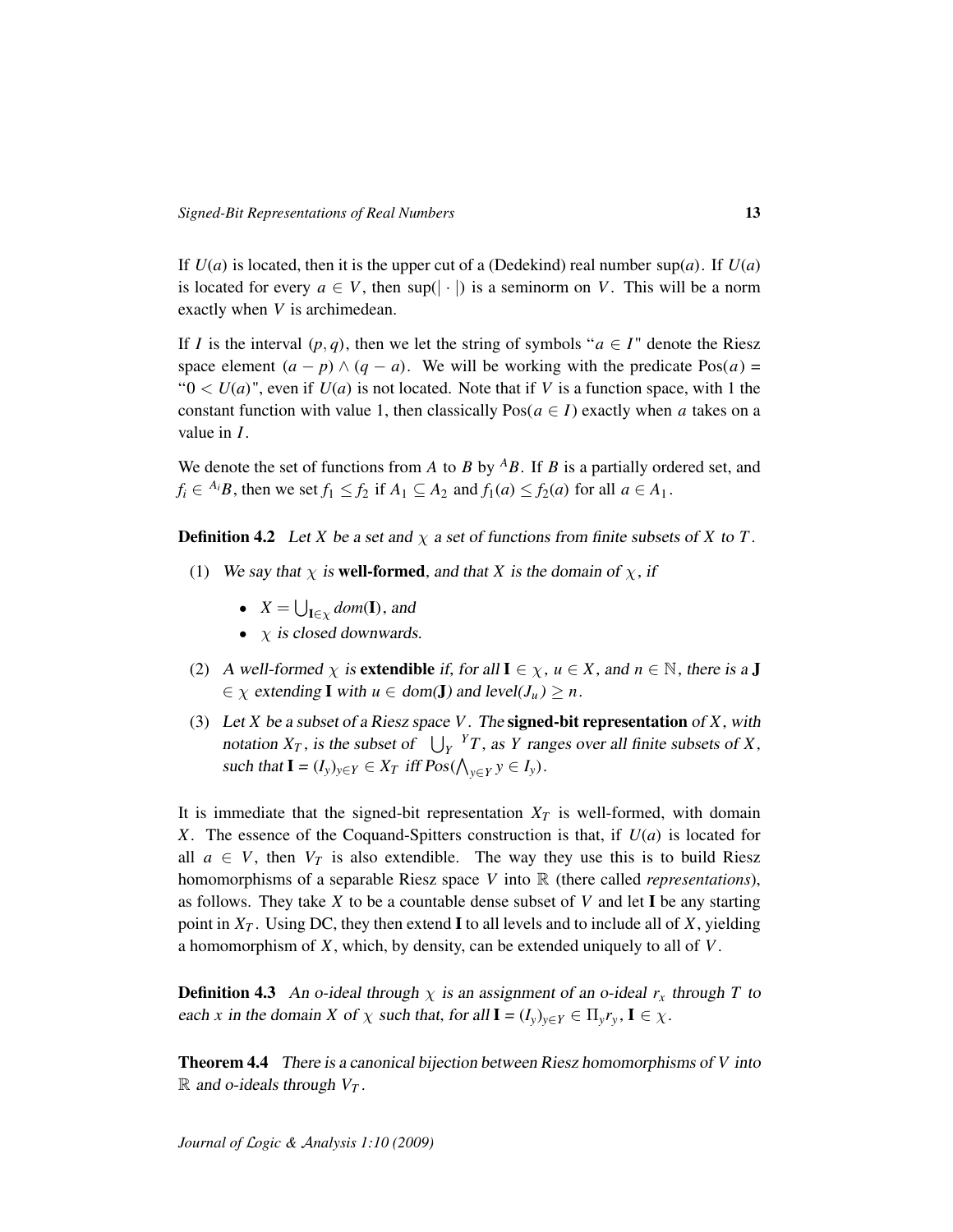**Proof** By results of the section 2, an o-ideal can be considered to be a real number. So both homomorphisms of *V* into  $\mathbb R$  and o-ideals through  $V_T$  are assignments of real numbers to the members of *V*. The coherence conditions on a Riesz homomorphism correspond to the positivity predicate in the definition of the extendible set  $V_T$ .

The main technical lemma needed is that, if *f* is such a homomorphism, and  $f(a) > 0$ , then Pos(*a*). So let *q* be such that  $f(a) \ge q > 0$ . Suppose  $r \in U(a)$ . Then  $r > a$ , and  $r = f(r) \ge f(a) \ge q > 0$ , as desired.

In some detail, let  $f: V \to \mathbb{R}$  be a Riesz homomorphism. The induced o-ideal is given by  $x \mapsto O_{f(x)}$ . (Recall that  $O_r$  is the o-ideal corresponding to *r*.) We must show that this is through *V<sub>T</sub>*, which means that if  $I_y \in O_{f(y)}$  for each *y* in a finite set *Y* then  $(I_y)_{y \in Y} \in V_T$ . And that means  $Pos(\bigwedge_{y \in Y} y \in I_y)$ . By the lemma, it suffices to show that  $f(\bigwedge_{y \in Y} y \in I_y) > 0$ . Because *f* is a homomorphism, the left-hand side equals  $\bigwedge_{y \in Y} f(y \in I_y)$ . The infinimum of a finite set of real numbers is positive if and only if each of those reals is positive. So we need to show that  $I \in O_{f(y)}$  implies *f*(*y*  $\in$  *I*) > 0. Recall that *I*  $\in$  *O<sub>r</sub>* iff *r*  $\in$  *I* iff inf *I* < *r* < sup *I*. Also recall that *y* ∈ *I* is an abbreviation for *y* − inf *I* ∧ sup *I* − *y*. So what we need to show is that inf *I* < *f*(*y*) < sup *I* implies *f*(*y* − inf *I* ∧ sup *I* − *y*) > 0. Again using that *f* is a homomorphism, the latter assertion reduces to  $f(y) - \inf I > 0$  and  $\sup I - f(y) > 0$ , which is exactly the hypothesis.

In the other direction, suppose that  $x \mapsto O_{r_x}$  is an o-ideal through  $V_T$ . Let  $f(x) = r_x$ . We must show that *f* is a Riesz homomorphism:  $f(x + y) = f(x) + f(y)$ ,  $f(rx) = f(x) + f(y)$ *rf*(*x*), *f*(1) = 1, and *f*( $x \wedge y$ ) = *f*( $x$ )  $\wedge$  *f*( $y$ ). We will prove the first statement, and leave the others, all similar, to the reader.

Given  $\epsilon > 0$ , let  $1/2^n < \epsilon/4$  and  $I_x \in O_{r_x}, I_y \in O_{r_y}$  have length  $1/2^n$ . Then the interval  $I_x + I_y$  has length less than  $\epsilon/2$ . We claim that any  $I \in O_{r_{x+y}}$  has to have a non-empty intersection with  $I_x + I_y$ . To this end, let  $I \in O_{r_{x+y}}$ . Because we're dealing with intervals with rational endpoints, we can assume that the intersection is empty and come up with a contradiction. For the intersection to be empty, either  $\inf I \ge \sup(I_x) + \sup(I_y)$  or  $\sup I \le \inf(I_x) + \inf(I_y)$ ; we will consider the former case only. Because the system  $O_{r_x}$  is an o-ideal through  $V_T$ , we have that the triple  $(I_x, I_y, I)$  is in  $V_T$ , i.e.  $Pos(x \in I_x \land y \in I_y \land x + y \in I)$ . Unpacking that Riesz space element, we get  $Pos(x - inf(I_x) \wedge sup(I_x) - x \wedge y - inf(I_y) \wedge sup(I_y) - y \wedge (x +$ *y*) − inf *I*  $\land$  sup *I* − (*x* + *y*)). That latter Riesz space element is less than or equal to  $\sup(I_x) - x \wedge \sup(I_y) - y \wedge (x + y) - \inf I$ , which, by the case hypothesis, is less than or equal to  $\sup(I_x) - x \wedge \sup(I_y) - y \wedge (x + y) - (\sup(I_x) + \sup(I_y))$ . This last element is of the form  $e \wedge f \wedge (-e - f)$ , which can be shown by elementary Riesz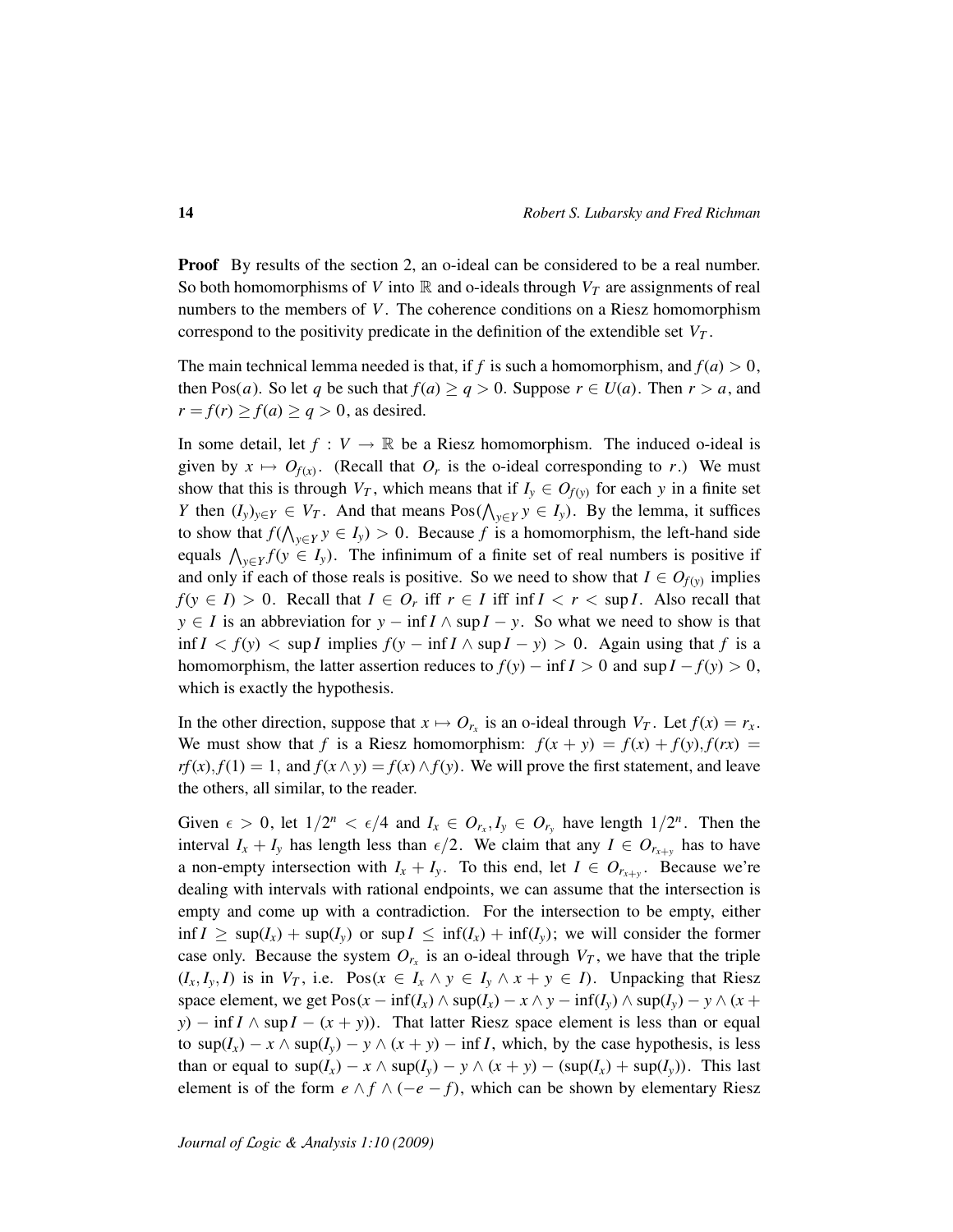space considerations to be  $\leq 0$ , in other words not Pos( $e \wedge f \wedge (-e - f)$ ), which is the desired contradiction.

Now pick an interval *I* in  $O_{r_{x+y}}$  of length less than  $\epsilon/2$ . This *I*, which contains  $f(x+y)$ , overlaps  $I_x + I_y$ , which contains  $f(x) + f(y)$ , so  $f(x + y)$  is within  $\epsilon$  of  $f(x) + f(y)$ .  $\Box$ 

So by converting a real number to a substructure of the tree-like partial order *T* , homomorphisms of *V* are converted to substructures of products of *T* . Similar theorems hold for other natural substructures of *T* .

**Definition 4.5** An o-ideal through  $\chi$  is countable if each  $r_x$  is countable.

Theorem 4.6 There is a canonical bijection between Riesz homomorphisms of *V* into the regular real numbers and countable o-ideals through  $V_T$ .

**Definition 4.7** An o-ideal through  $\chi$  is countably extendible if each  $r_x$  is a subset of a countable Cauchy subtree of T.

Theorem 4.8 There is a canonical bijection between Riesz homomorphisms of R into the Cauchy real numbers and countably extendible o-ideals through *V<sup>T</sup>* .

The proofs here are the same as in theorem 4.4, with the additional observation that, when transforming Riesz homomorphisms into o-ideals and vice versa, Cauchy reals are taken to Cauchy reals and regular reals to regular reals.

Similar considerations apply to extending Riesz homomorphisms from dense subsets. That is, suppose *X* is a dense subset of a Riesz space *V*. Then it makes no sense in general to talk about a Riesz homomorphism of *X*, since *X* might not even be a Riesz space. However,  $X_T$  contains the nearness information about *V*, so that an oideal through  $X_T$  induces a homomorphism of V. In fact, these observations could be combined with those above, so that *X* need be taken only as a Riesz generating subset of a dense set, for instance as the members of a dense set between 0 and 1. Then an o-ideal through  $X_T$  is canonically extendible to the generated Riesz space, which by density could be extended to one through the whole Riesz space.

When extending homomorphisms this way, you no longer have a choice of what kind of real numbers to use. That is, when dealing with only Riesz-space structure (addition, scalar multiplication, and sup), the corresponding operations on real numbers never take you outside of any given class of real numbers: the sum of two countable o-ideals is again countable, as is any multiple or sup of such, and so on. However, the same no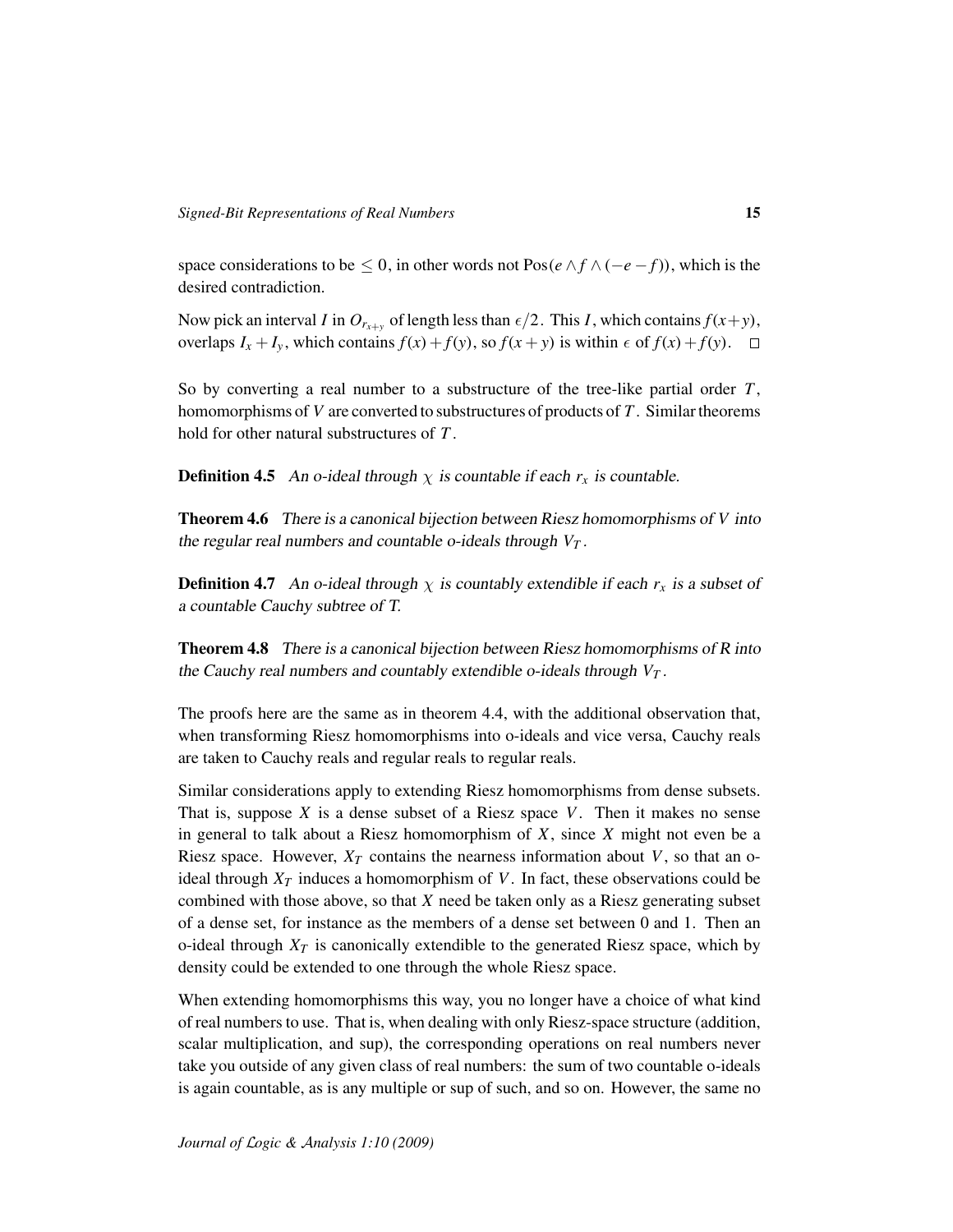longer applies to limits when dealing with density. A limit or accumulation point may not have any countable sequence approaching it, so it should be clear that attaching a Cauchy sequence, even if regular, to dense many points in a neighborhood will not necessarily yield a Cauchy sequence at the given point. Worse yet, even if we had that every point in *V* were the limit of a countable sequence from *X*, there would still be problems going from Cauchy sequences on *X* to ones on all of *V*: choosing a limiting sequence, choosing a Cauchy sequence for each point in the sequence, etc. (For similar issues in the simpler context of the real numbers alone, see [\[9\]](#page-16-4).) So the best we really can say is that any kind of o-ideal on  $X_T$  induces simply an o-ideal on  $V_T$ , i.e. a Riesz homomorphism of *V* into the Dedekind real numbers.

These considerations lead to the following

**Theorem 4.9** If every extendible  $\chi$  with *X* of cardinality  $\kappa$  has an o-ideal, then every seminormed Riesz space with a dense subset of cardinality  $\kappa$  has a Riesz homomorphism into  $\mathbb R$ .

By cardinality here, we mean simply the Cantorian theory of equinumerosity. So  $\kappa$  is simply a set, and a set X has cardinality  $\kappa$  if it can be put into one-to-one correspondence with  $\kappa$ . The latter principle has the flavor of a restricted form of Martin's Axiom, hence the following definition.

**Definition 4.10** Martin's Axiom for o-ideals of cardinality  $\kappa$ , written  $MA_{o\text{-}id(\kappa)}$ , is the assertion that every extendible  $\chi$  with *X* of cardinality  $\kappa$  has an o-ideal.

One possible benefit of the reformulation of the existence of such homomorphisms as  $MA_{o-id(\kappa)}$  is that it can help show that such homomorphisms do not exist. In [\[4\]](#page-16-0), Coquand and Spitters show, under DC, that every separable, seminormed *V* has a Riesz homomorphism into  $\mathbb R$ , essentially by showing  $MA_{o-id(\omega)}$ . Of course, they don't refer to signed-bit representations, and their definition of *countable* is broader than "equinumerous with  $\omega$ ", as is standard in constructive analysis (see [\[3\]](#page-16-5)). They then ask whether DC is necessary. One way to approach that problem is to find a model in which  $MA_{o-id(\omega)}$  fails in such a way that an equivalent Riesz space can be constructed from this failure. In fact, this project was carried out. It was later simplified [\[8\]](#page-16-2) to refer not to  $T$  and its paths but more simply to  $\mathbb{R}$ , which is better understood.

A limitation of the last theorem is that it is not a biconditional. Indeed, we could not find any equivalence between well-formed sets, possibly with extra conditions, on the one hand, and any kind of Riesz spaces on the other. In the current formulation, for instance, having Riesz homomorphisms into  $\mathbb R$  for every Riesz space might not be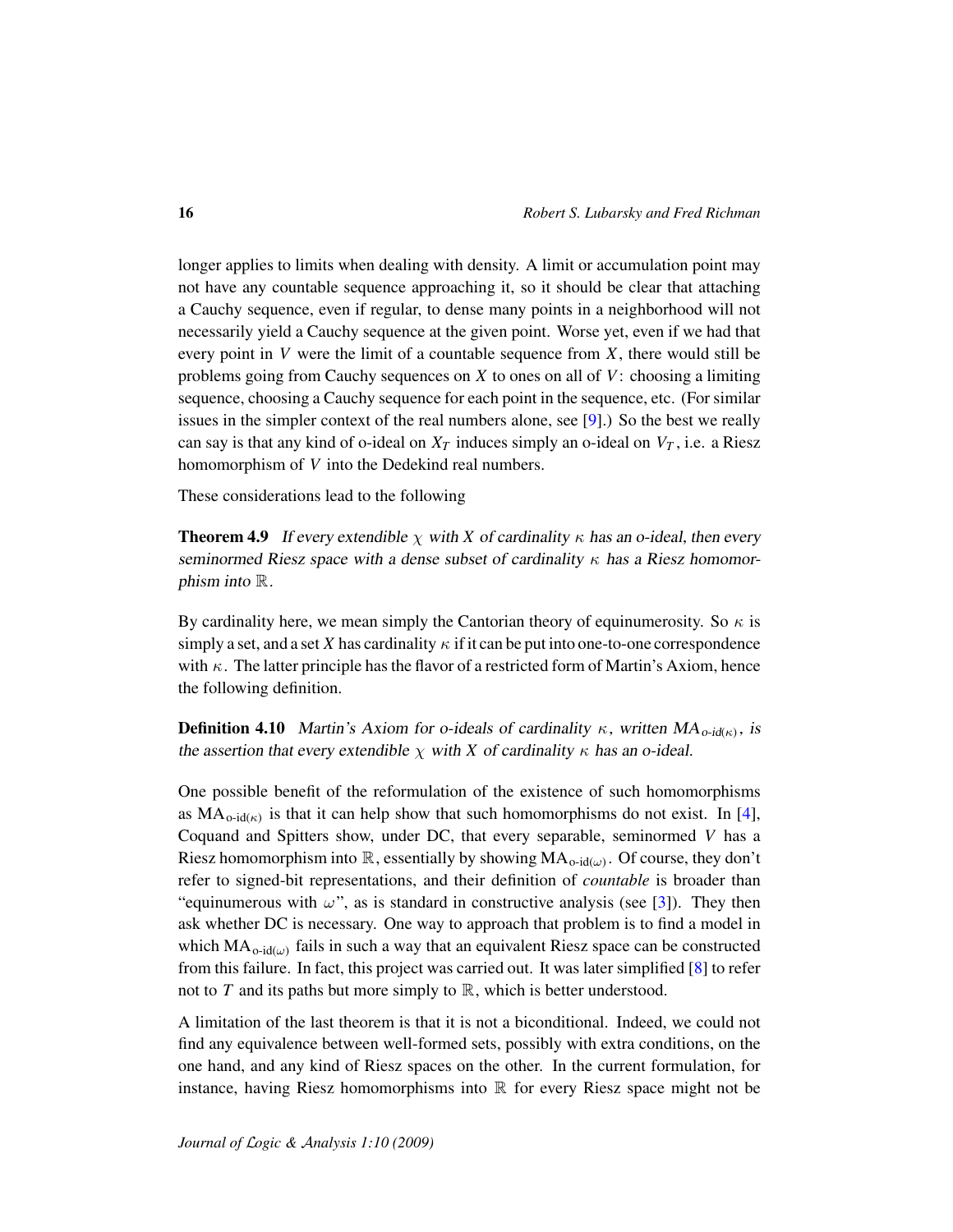enough to get o-ideals through all extendible  $\chi$ s, because  $\chi$  might not correspond to a Riesz space. Furthermore, there seems to be no elegant formulation of a well-formed  $\chi$ coming from a Riesz space. One could consider instead all extendible  $\chi$ s, with domain *X*, and extend *X* to a Riesz space *V* so that the signed-bit representation of *X* is exactly  $\chi$ . The problem there is guaranteeing that *V* is seminormed, with again apparently no nice way of identifying those  $\chi$ s for which the induced *V* is seminormed. One could try to be more general, and eliminate the restriction of *V* being seminormed. There are examples of function spaces that are not seminormed for which the signed-bit representation is not extendible. You might then think to eliminate the requirement of extendibility. But then there are problems representing faithfully partial information about a Riesz space in a well-formed set. In the end, it remains unclear what an exact correspondence here would be. It would be interesting to see such a theorem.

## **References**

- <span id="page-16-6"></span>[1] Archibald, Margaret, Vasco Brattka, and Clemens Heuberger, Randomness with respect to the signed-digit representation, *Fundamenta Informaticae*, 83 (2008), 1–19.
- [2] Baroni, M. A., *Constructive Aspects of Riesz Spaces with Applications in Economics*, Ph.D. thesis, 2004
- <span id="page-16-5"></span>[3] Bishop, Errett, *Foundations of Constructive Analysis*, McGraw-Hill, 1967.
- <span id="page-16-0"></span>[4] Coquand, Thierry and Bas Spitters, Formal topology and constructive mathematics: the Gelfand and Stone-Yosida representation theorems, *Journal of Universal Computer Science*, 11 (2005), 1932–1944.
- <span id="page-16-3"></span>[5] Fourman, M. P. and J.M.E. Hyland, Sheaf models for analysis, in Fourman, M. P., C.J. Mulvey and D.S. Scott (eds.), *Applications of Sheaves, Lecture Notes in Mathematics Vol. 753* Springer 1979, 280-301.
- <span id="page-16-8"></span>[6] D.H. Fremlin, *Measure Theory, Vol. 3*, Torres Fremlin, Colchester, 2002.
- <span id="page-16-7"></span>[7] Heyting, Arend, *Intuitionism, an Introduction*, North Holland 1956.
- <span id="page-16-2"></span>[8] Lubarsky, Robert S., Geometric spaces with no points, preprint available at [http://math.fau.edu/lubarsky/pubs.html.](http://math.fau.edu/lubarsky/pubs.html)
- <span id="page-16-4"></span>[9] Lubarsky, Robert S., On the Cauchy completeness of the constructive Cauchy reals, *Mathematical Logic Quarterly*, 53 (2007); [doi:10.1002/malq.200710007.](http://dx.doi.org/10.1002/malq.200710007)
- <span id="page-16-1"></span>[10] Lubarsky, Robert S., and Fred Richman, Zero sets of univariate polynomials, *Trans. Amer. Math. Soc.*, to appear.
- [11] Richman, Fred, The fundamental theorem of algebra: a constructive development without choice, *Pacific J. Math*., 196 (2000), 213–230.